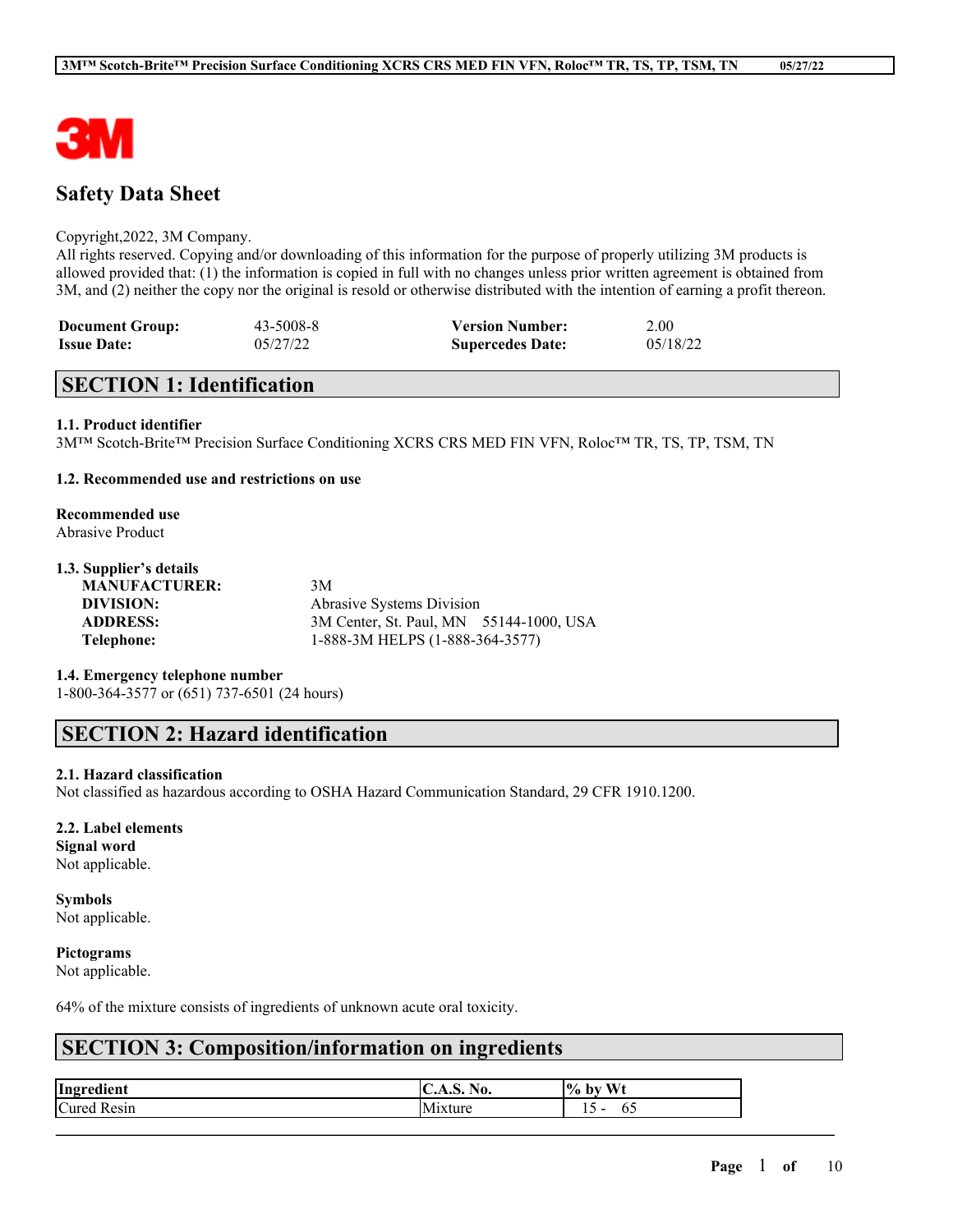| Ceramic Aluminum Oxide / Aluminum Oxide Mineral | 1344-28-1     | $15 - 60$ |
|-------------------------------------------------|---------------|-----------|
| Blend (non-fibrous)                             |               |           |
| Nylon Fiber                                     | Mixture       | $10 - 35$ |
| Filler 1                                        | 21645-51-2    | $\leq 10$ |
| Filler 2                                        | 1317-65-3     | $\leq 10$ |
| Nylon Scrim                                     | Mixture       | $5 - 10$  |
| Roloc(tm) Button                                | Mixture       | $\leq 10$ |
| Lubricant 1                                     | 64742-54-7    | $0.5 - 5$ |
| Titanium Dioxide                                | 13463-67-7    | $\leq$ 2  |
| Carbon Black                                    | Trade Secret* | < 1.5     |

\*The specific chemical identity and/or exact percentage (concentration) of this composition has been withheld as a trade secret.

# **SECTION 4: First aid measures**

#### **4.1. Description of first aid measures**

#### **Inhalation:**

Remove person to fresh air. If you feel unwell, get medical attention.

#### **Skin Contact:**

Wash with soap and water. If signs/symptoms develop, get medical attention.

#### **Eye Contact:**

Flush with large amounts of water. Remove contact lenses if easy to do. Continue rinsing. If signs/symptoms persist, get medical attention.

#### **If Swallowed:**

Rinse mouth. If you feel unwell, get medical attention.

#### **4.2. Most important symptoms and effects, both acute and delayed**

No critical symptoms or effects. See Section 11.1, information on toxicological effects.

#### **4.3. Indication of any immediate medical attention and special treatment required**

Not applicable

# **SECTION 5: Fire-fighting measures**

#### **5.1. Suitable extinguishing media**

In case of fire: Use a fire fighting agent suitable for ordinary combustible material such as water or foam to extinguish.

### **5.2. Special hazards arising from the substance or mixture**

None inherent in this product.

### **Hazardous Decomposition or By-Products**

**Substance Condition**

Carbon monoxide During Combustion Carbon dioxide During Combustion

#### **5.3. Special protective actions for fire-fighters**

Wear full protective clothing, including helmet, self-contained, positive pressure or pressure demand breathing apparatus, bunker coat and pants, bands around arms, waist and legs, face mask, and protective covering for exposed areas of the head.

 $\mathcal{L}_\mathcal{L} = \mathcal{L}_\mathcal{L} = \mathcal{L}_\mathcal{L} = \mathcal{L}_\mathcal{L} = \mathcal{L}_\mathcal{L} = \mathcal{L}_\mathcal{L} = \mathcal{L}_\mathcal{L} = \mathcal{L}_\mathcal{L} = \mathcal{L}_\mathcal{L} = \mathcal{L}_\mathcal{L} = \mathcal{L}_\mathcal{L} = \mathcal{L}_\mathcal{L} = \mathcal{L}_\mathcal{L} = \mathcal{L}_\mathcal{L} = \mathcal{L}_\mathcal{L} = \mathcal{L}_\mathcal{L} = \mathcal{L}_\mathcal{L}$ 

# **SECTION 6: Accidental release measures**

**Page** 2 **of** 10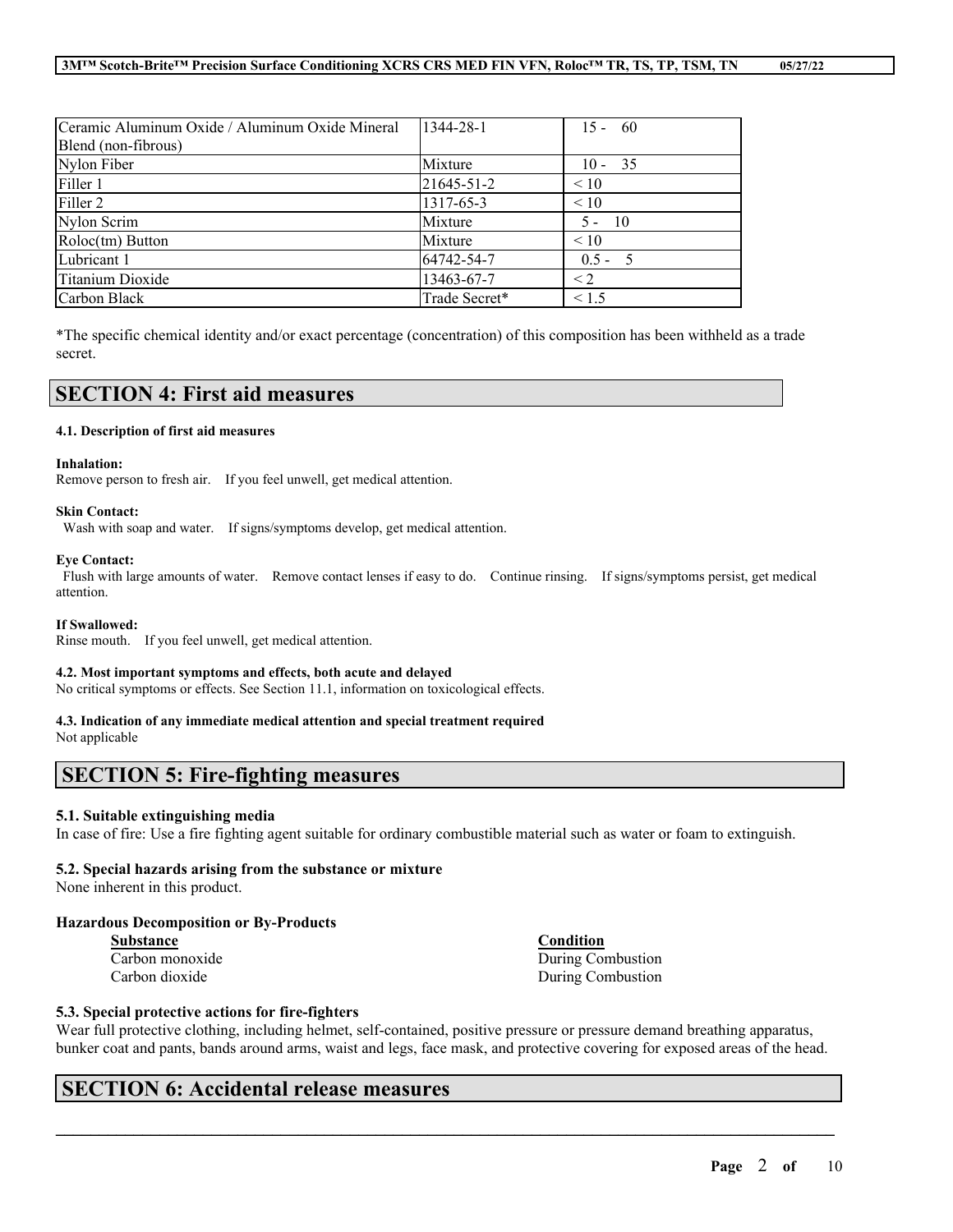### **6.1. Personal precautions, protective equipment and emergency procedures**

Observe precautions from other sections.

### **6.2. Environmental precautions**

Not applicable.

#### **6.3. Methods and material for containment and cleaning up** Not applicable.

# **SECTION 7: Handling and storage**

### **7.1. Precautions for safe handling**

For industrial/occupational use only. Not for consumer sale or use. Avoid breathing of dust created by sanding, grinding or machining. Damaged product can break apart during use and cause serious injury to face or eyes. Check product for damage such as cracks or nicks prior to use. Replace if damaged. Always wear eye and face protection when working at sanding or grinding operations or when near such operations. Do not eat, drink or smoke when using this product. Wash thoroughly after handling. Combustible dust may form by action of this product on another material (substrate). Dust generated from the substrate during use of this product may be explosive if in sufficient concentration with an ignition source. Dust deposits should not be allowed to accumulate on surfaces because of the potential for secondary explosions.

## **7.2. Conditions for safe storage including any incompatibilities**

No special storage requirements.

# **SECTION 8: Exposure controls/personal protection**

### **8.1. Control parameters**

## **Occupational exposure limits**

If a component is disclosed in section 3 but does not appear in the table below, an occupational exposure limit is not available for the component.

| Ingredient                    | <b>C.A.S. No.</b> | Agency       | Limit type                       | <b>Additional Comments</b> |
|-------------------------------|-------------------|--------------|----------------------------------|----------------------------|
| Filler <sub>2</sub>           | 1317-65-3         | <b>OSHA</b>  | TWA(as total dust):15            |                            |
|                               |                   |              | mg/m3;TWA(respirable             |                            |
|                               |                   |              | fraction): $5 \text{ mg/m}$ 3    |                            |
| Aluminum, insoluble compounds | 1344-28-1         | <b>ACGIH</b> | TWA(respirable fraction):1       | A4: Not class. as human    |
|                               |                   |              | mg/m3                            | carcin                     |
| Ceramic Aluminum Oxide /      | 1344-28-1         | <b>OSHA</b>  | TWA(as total dust):15            |                            |
| Aluminum Oxide Mineral Blend  |                   |              | mg/m3;TWA(respirable             |                            |
| (non-fibrous)                 |                   |              | fraction): $5 \text{ mg/m}$ 3    |                            |
| <b>Titanium Dioxide</b>       | 13463-67-7        | <b>ACGIH</b> | $TWA:10$ mg/m $3$                | A4: Not class. as human    |
|                               |                   |              |                                  | carcin                     |
| <b>Titanium Dioxide</b>       | 13463-67-7        | <b>OSHA</b>  | TWA(as total dust):15 mg/m3      |                            |
| Aluminum, insoluble compounds | $21645 - 51 - 2$  | <b>ACGIH</b> | TWA(respirable fraction):1       | A4: Not class. as human    |
|                               |                   |              | mg/m3                            | carcin                     |
| DUST, INERT OR NUISANCE       | 21645-51-2        | <b>OSHA</b>  | TWA(as total dust):15            |                            |
|                               |                   |              | mg/m3;TWA(as total dust):50      |                            |
|                               |                   |              | millions of particles/cu. ft.(15 |                            |
|                               |                   |              | mg/m3);TWA(respirable            |                            |
|                               |                   |              | fraction):5                      |                            |
|                               |                   |              | mg/m3;TWA(respirable             |                            |
|                               |                   |              | fraction):15 millions of         |                            |
|                               |                   |              | particles/cu. ft.(5 mg/m3)       |                            |
| MINERAL OILS, HIGHLY-         | 64742-54-7        | <b>ACGIH</b> | TWA(inhalable fraction):5        | A4: Not class. as human    |
| <b>REFINED OILS</b>           |                   |              | mg/m3                            | carcin                     |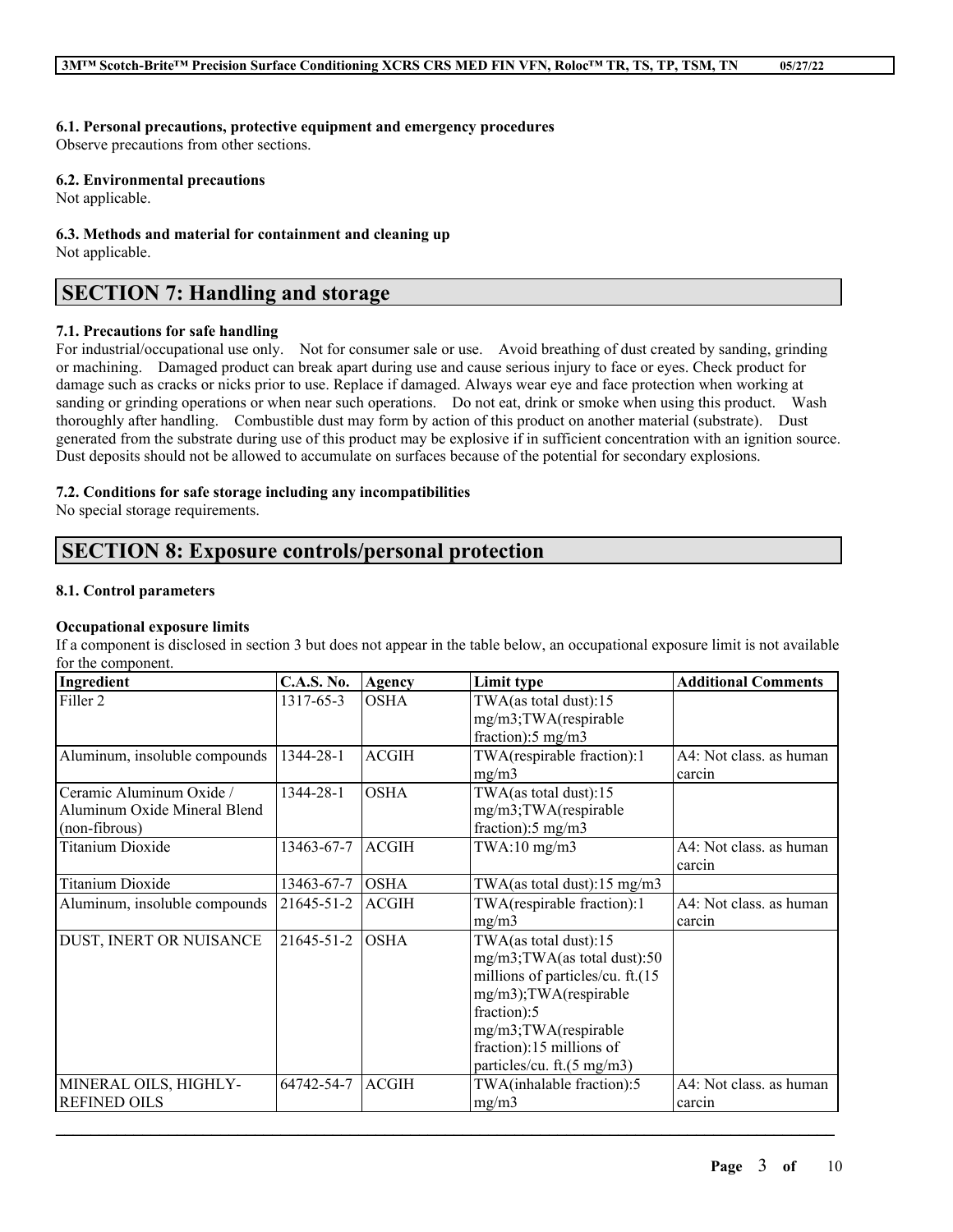| Paraffin oil | 164742-54-7 IOSHA |              | $\text{TWA}\left(\text{as mist}\right):5 \text{ mg}/\text{m}3$ |                                 |
|--------------|-------------------|--------------|----------------------------------------------------------------|---------------------------------|
| Carbon Black | Trade<br>Secret   | <b>ACGIH</b> | TWA(inhalable fraction):3<br>$\text{Im} \Omega / \text{m}$     | A3: Confirmed animal<br>carcin. |
| Carbon Black | Trade<br>Secret   | <b>OSHA</b>  | $\text{TWA}:3.5 \text{ mg/m3}$                                 |                                 |

ACGIH : American Conference of Governmental Industrial Hygienists

AIHA : American Industrial Hygiene Association

CMRG : Chemical Manufacturer's Recommended Guidelines

OSHA : United States Department of Labor - Occupational Safety and Health Administration

TWA: Time-Weighted-Average

STEL: Short Term Exposure Limit

CEIL: Ceiling

#### **8.2. Exposure controls**

#### **8.2.1. Engineering controls**

Provide appropriate local exhaust ventilation for sanding, grinding or machining. Use general dilution ventilation and/or local exhaust ventilation to control airborne exposures to below relevant Exposure Limits and/or control dust/fume/gas/mist/vapors/spray. If ventilation is not adequate, use respiratory protection equipment. Warning: Excessive operating speed or generation of extreme heat may result in harmful emissions. Use local exhaust ventilation. Provide local exhaust at process emission sources to control exposure near the source and to prevent the escape of dust into the work area. Ensure that dust-handling systems (such as exhaust ducts, dust collectors, vessels, and processing equipment) are designed in a manner to prevent the escape of dust into the work area (i.e., there is no leakage from the equipment).

#### **8.2.2. Personal protective equipment (PPE)**

#### **Eye/face protection**

To minimize the risk of injury to face and eyes, always wear eye and face protection when working at sanding or grinding operations or when near such operations. Select and use eye/face protection to prevent contact based on the results of an exposure assessment. The following eye/face protection(s) are recommended: Safety Glasses with side shields

#### **Skin/hand protection**

Wear appropriate gloves to minimize risk of injury to skin from contact with dust or physical abrasion from grinding or sanding.

#### **Respiratory protection**

Assess exposure concentrations of all materials involved in the work process. Consider material being abraded when determining the appropriate respiratory protection. Select and use appropriate respirators to prevent inhalation overexposure.

An exposure assessment may be needed to decide if a respirator is required. If a respirator is needed, use respirators as part of a full respiratory protection program. Based on the results of the exposure assessment, select from the following respirator type(s) to reduce inhalation exposure:

 $\mathcal{L}_\mathcal{L} = \mathcal{L}_\mathcal{L} = \mathcal{L}_\mathcal{L} = \mathcal{L}_\mathcal{L} = \mathcal{L}_\mathcal{L} = \mathcal{L}_\mathcal{L} = \mathcal{L}_\mathcal{L} = \mathcal{L}_\mathcal{L} = \mathcal{L}_\mathcal{L} = \mathcal{L}_\mathcal{L} = \mathcal{L}_\mathcal{L} = \mathcal{L}_\mathcal{L} = \mathcal{L}_\mathcal{L} = \mathcal{L}_\mathcal{L} = \mathcal{L}_\mathcal{L} = \mathcal{L}_\mathcal{L} = \mathcal{L}_\mathcal{L}$ 

Half facepiece or full facepiece air-purifying respirator suitable for particulates

For questions about suitability for a specific application, consult with your respirator manufacturer.

# **SECTION 9: Physical and chemical properties**

#### **9.1. Information on basic physical and chemical properties**

| Appearance            |            |
|-----------------------|------------|
| <b>Physical state</b> | Solid      |
| Color                 | Multicolor |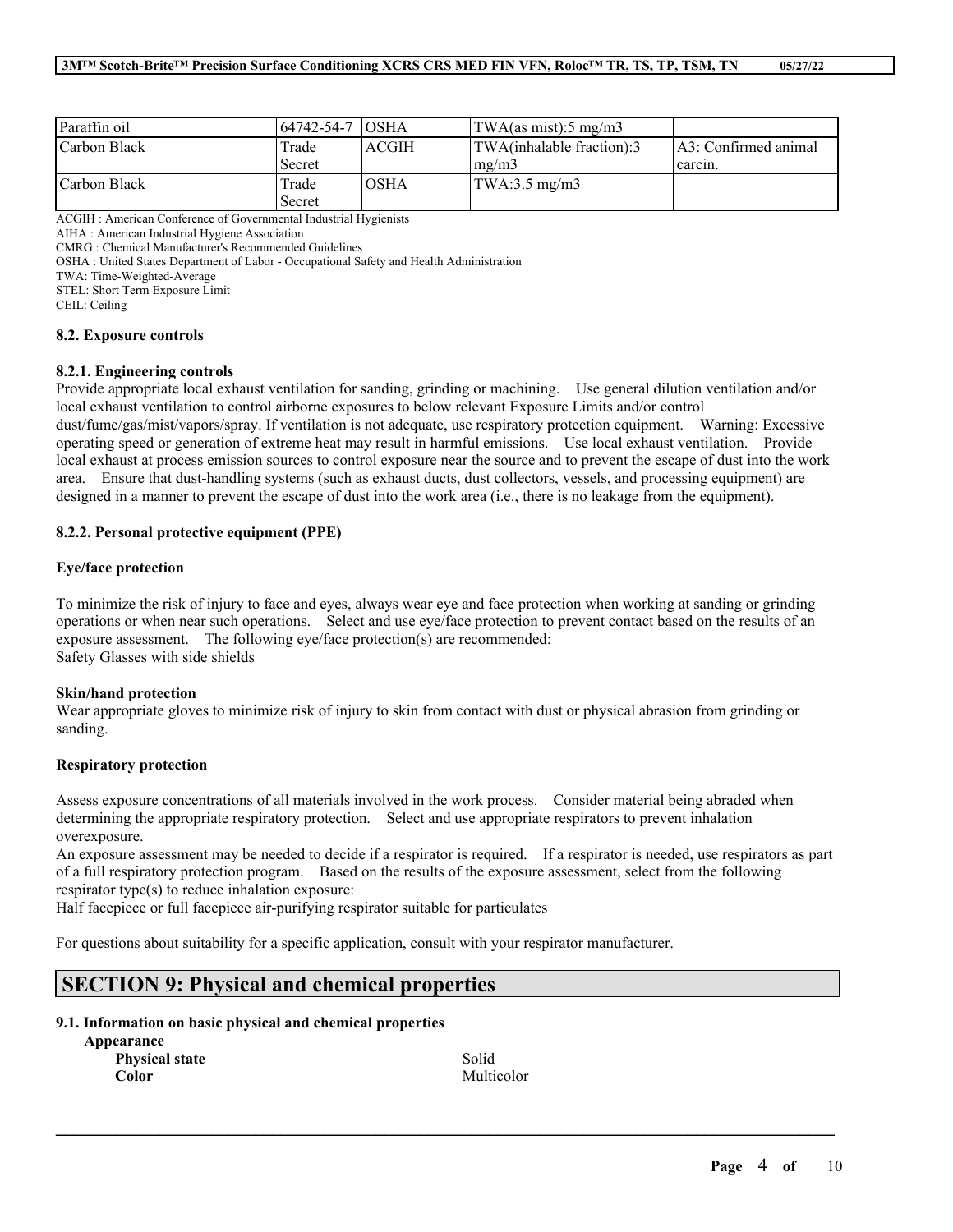| Odor                                   | Slight Polymeric  |
|----------------------------------------|-------------------|
| Odor threshold                         | Not Applicable    |
| pН                                     | Not Applicable    |
| Melting point                          | Not Applicable    |
| <b>Boiling Point</b>                   | Not Applicable    |
| <b>Flash Point</b>                     | Not Applicable    |
| <b>Evaporation rate</b>                | Not Applicable    |
| <b>Flammability (solid, gas)</b>       | Not Classified    |
| <b>Flammable Limits(LEL)</b>           | Not Applicable    |
| <b>Flammable Limits(UEL)</b>           | Not Applicable    |
| <b>Vapor Pressure</b>                  | Not Applicable    |
| <b>Vapor Density</b>                   | Not Applicable    |
| <b>Specific Gravity</b>                | Not Applicable    |
| <b>Solubility In Water</b>             | Not Applicable    |
| Solubility- non-water                  | Not Applicable    |
| Partition coefficient: n-octanol/water | Not Applicable    |
| <b>Autoignition temperature</b>        | Not Applicable    |
| <b>Decomposition temperature</b>       | Not Applicable    |
| Viscosity                              | Not Applicable    |
| <b>Hazardous Air Pollutants</b>        | No Data Available |
| Molecular weight                       | No Data Available |
| <b>Percent volatile</b>                | No Data Available |
|                                        |                   |

# **SECTION 10: Stability and reactivity**

#### **10.1. Reactivity**

This material is considered to be non reactive under normal use conditions.

### **10.2. Chemical stability**

Stable.

#### **10.3. Possibility of hazardous reactions**

Hazardous polymerization will not occur.

#### **10.4. Conditions to avoid** None known.

**10.5. Incompatible materials** None known.

### **10.6. Hazardous decomposition products**

**Substance Condition**

None known.

Refer to section 5.2 for hazardous decomposition products during combustion.

# **SECTION 11: Toxicological information**

The information below may not be consistent with the material classification in Section 2 if specific ingredient **classifications are mandated by a competent authority. In addition, toxicological data on ingredients may not be** reflected in the material classification and/or the signs and symptoms of exposure, because an ingredient may be present below the threshold for labeling, an ingredient may not be available for exposure, or the data may not be **relevant to the material as a whole.**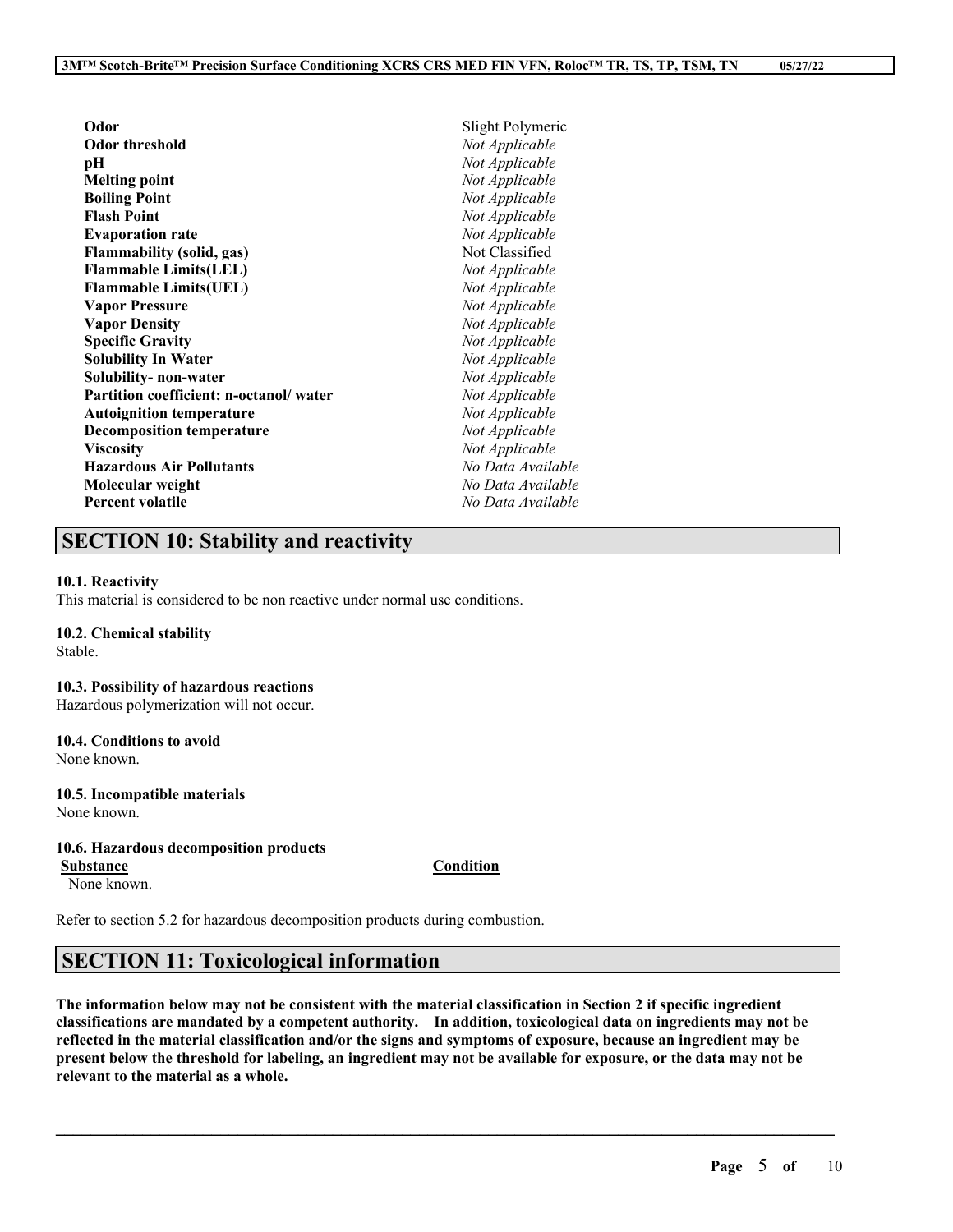#### **11.1. Information on Toxicological effects**

#### **Signs and Symptoms of Exposure**

### Based on test data and/or information on the components, this material may produce the following health effects:

#### **Inhalation:**

Dust from grinding, sanding or machining may cause irritation of the respiratory system. Signs/symptoms may include cough, sneezing, nasal discharge, headache, hoarseness, and nose and throat pain.

### **Skin Contact:**

Mechanical Skin irritation: Signs/symptoms may include abrasion, redness, pain, and itching.

#### **Eye Contact:**

Mechanical eye irritation: Signs/symptoms may include pain, redness, tearing and corneal abrasion.

Dust created by grinding, sanding, or machining may cause eye irritation. Signs/symptoms may include redness, swelling, pain, tearing, and blurred or hazy vision.

#### **Ingestion:**

Gastrointestinal Irritation: Signs/symptoms may include abdominal pain, stomach upset, nausea, vomiting and diarrhea.

#### **Carcinogenicity:**

| Ingredient                     | <b>CAS N</b><br>No. | Class<br>Description                   | Regulation                                              |
|--------------------------------|---------------------|----------------------------------------|---------------------------------------------------------|
| Black<br>Carbon                | Secret<br>1 rade    | 2B:<br>Possible<br>Grd.<br>human carc. | : Research on Cancer<br>International<br>Agency<br>tor  |
| cran "<br>dioxide<br>! itanium | -5-67-7.<br>13463   | 2B:<br>Possible<br>GTD<br>human carc.  | Cancer<br>International<br>Research on<br>Agency<br>tor |

### **Additional Information:**

This document covers only the 3M product. For complete assessment, when determining the degree of hazard, the material being abraded must also be considered.

This product contains titanium dioxide. Cancer of the lungs has been observed in rats that inhaled high levels of titanium dioxide. No exposure to inhaled titanium dioxide is expected during the normal handling and use of this product. Titanium dioxide was not detected when air sampling was conducted during simulated use of similar products containing titanium dioxide. Therefore, the health effects associated with titanium dioxide are not expected during the normal use of this product. **Toxicological Data**

If a component is disclosed in section 3 but does not appear in a table below, either no data are available for that endpoint or the data are not sufficient for classification.

#### **Acute Toxicity**

| Name                                                                   | Route                                 | <b>Species</b> | Value                                             |
|------------------------------------------------------------------------|---------------------------------------|----------------|---------------------------------------------------|
| Overall product                                                        | Ingestion                             |                | No data available; calculated $ATE > 5,000$ mg/kg |
| Ceramic Aluminum Oxide / Aluminum Oxide Mineral Blend<br>(non-fibrous) | Dermal                                |                | LD50 estimated to be $>$ 5,000 mg/kg              |
| Ceramic Aluminum Oxide / Aluminum Oxide Mineral Blend<br>(non-fibrous) | Inhalation-<br>Dust/Mist<br>(4 hours) | Rat            | $LC50 > 2.3$ mg/l                                 |
| Ceramic Aluminum Oxide / Aluminum Oxide Mineral Blend<br>(non-fibrous) | Ingestion                             | Rat            | $LD50 > 5,000$ mg/kg                              |
| Filler <sub>2</sub>                                                    | Dermal                                | Rat            | $LD50 > 2,000$ mg/kg                              |
| Filler <sub>2</sub>                                                    | Inhalation-<br>Dust/Mist<br>(4 hours) | Rat            | $LC50$ 3 mg/l                                     |
| Filler <sub>2</sub>                                                    | Ingestion                             | Rat            | LD50<br>$6,450$ mg/kg                             |
| Filler 1                                                               | Dermal                                |                | LD50 estimated to be $> 5,000$ mg/kg              |
| Filler 1                                                               | Inhalation-<br>Dust/Mist              | Rat            | $LC50 > 2.3$ mg/l                                 |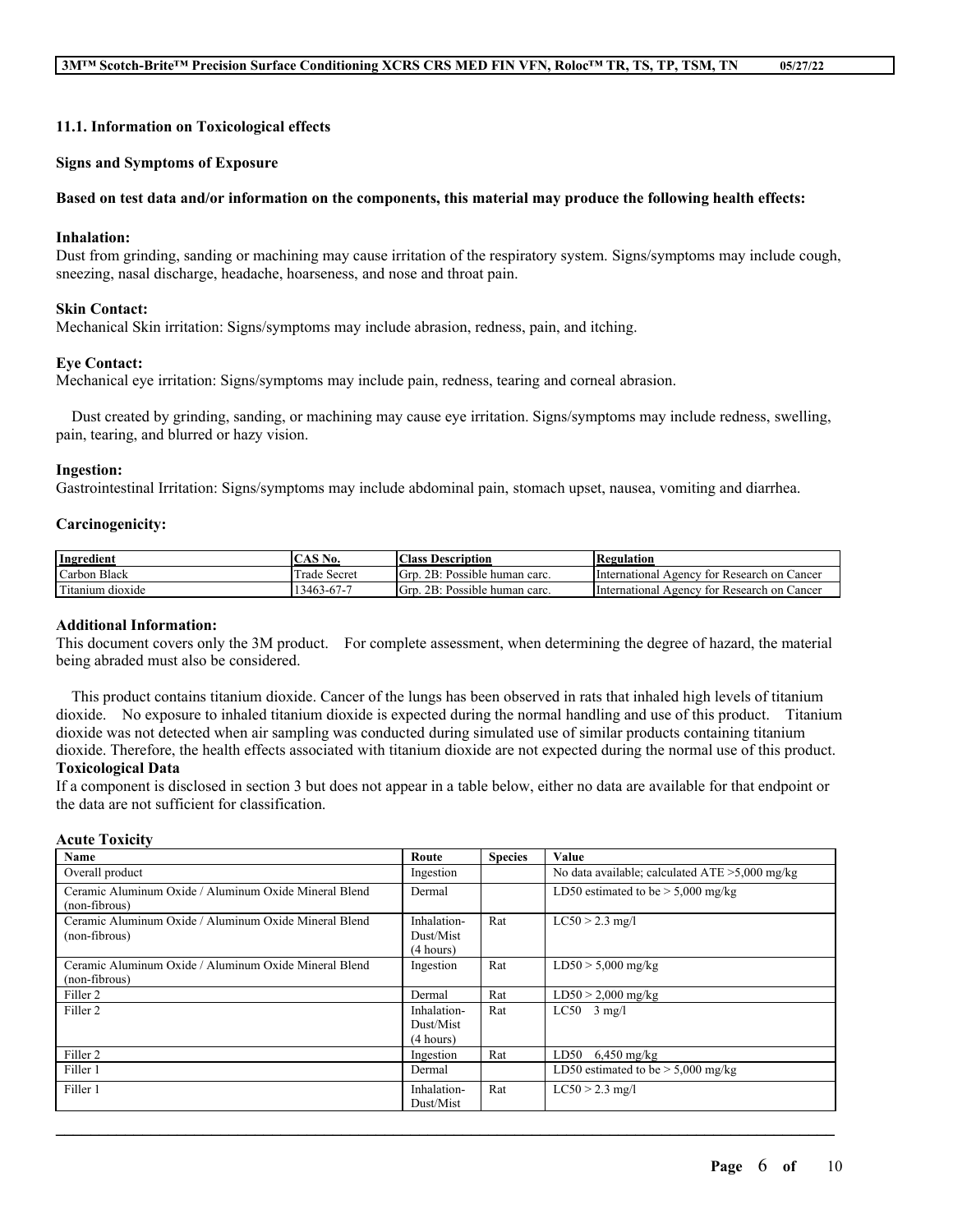|                  | (4 hours)   |        |                       |
|------------------|-------------|--------|-----------------------|
| Filler 1         | Ingestion   | Rat    | $LD50 > 5,000$ mg/kg  |
| Lubricant 1      | Dermal      | Rabbit | $LD50 > 5,000$ mg/kg  |
| Lubricant 1      | Ingestion   | Rat    | $LD50 > 5,000$ mg/kg  |
| Titanium Dioxide | Dermal      | Rabbit | $LD50 > 10,000$ mg/kg |
| Titanium Dioxide | Inhalation- | Rat    | $LC50 > 6.82$ mg/l    |
|                  | Dust/Mist   |        |                       |
|                  | (4 hours)   |        |                       |
| Titanium Dioxide | Ingestion   | Rat    | $LD50 > 10,000$ mg/kg |
| Carbon Black     | Dermal      | Rabbit | $LD50 > 3,000$ mg/kg  |
| Carbon Black     | Ingestion   | Rat    | $LD50 > 8,000$ mg/kg  |

ATE = acute toxicity estimate

### **Skin Corrosion/Irritation**

| Name                                                                | <b>Species</b> | Value                     |
|---------------------------------------------------------------------|----------------|---------------------------|
|                                                                     |                |                           |
| Ceramic Aluminum Oxide / Aluminum Oxide Mineral Blend (non-fibrous) | Rabbit         | No significant irritation |
| Filler <sub>2</sub>                                                 | Rabbit         | No significant irritation |
| Filler 1                                                            | Rabbit         | No significant irritation |
| Lubricant 1                                                         | Rabbit         | Minimal irritation        |
| Titanium Dioxide                                                    | Rabbit         | No significant irritation |
| Carbon Black                                                        | Rabbit         | No significant irritation |

#### **Serious Eye Damage/Irritation**

| Name                                                                | <b>Species</b> | Value                     |
|---------------------------------------------------------------------|----------------|---------------------------|
|                                                                     |                |                           |
| Ceramic Aluminum Oxide / Aluminum Oxide Mineral Blend (non-fibrous) | Rabbit         | No significant irritation |
| Filler 2                                                            | Rabbit         | No significant irritation |
| Filler 1                                                            | Rabbit         | No significant irritation |
| Lubricant 1                                                         | Rabbit         | Mild irritant             |
| Titanium Dioxide                                                    | Rabbit         | No significant irritation |
| Carbon Black                                                        | Rabbit         | No significant irritation |

### **Skin Sensitization**

| Name             | <b>Species</b> | Value          |
|------------------|----------------|----------------|
| Filler 1         | Guinea         | Not classified |
|                  | pig            |                |
| Lubricant 1      | Guinea         | Not classified |
|                  | pig            |                |
| Titanium Dioxide | Human          | Not classified |
|                  | and            |                |
|                  | animal         |                |

### **Respiratory Sensitization**

For the component/components, either no data are currently available or the data are not sufficient for classification.

### **Germ Cell Mutagenicity**

| Name                                                                | Route    | Value                                          |
|---------------------------------------------------------------------|----------|------------------------------------------------|
|                                                                     |          |                                                |
| Ceramic Aluminum Oxide / Aluminum Oxide Mineral Blend (non-fibrous) | In Vitro | Not mutagenic                                  |
| Lubricant 1                                                         | In Vitro | Some positive data exist, but the data are not |
|                                                                     |          | sufficient for classification                  |
| Titanium Dioxide                                                    | In Vitro | Not mutagenic                                  |
| Titanium Dioxide                                                    | In vivo  | Not mutagenic                                  |
| Carbon Black                                                        | In Vitro | Not mutagenic                                  |
| Carbon Black                                                        | In vivo  | Some positive data exist, but the data are not |
|                                                                     |          | sufficient for classification                  |

# **Carcinogenicity**

| Name                                                                                      | Route                         | Species | $\cdots$<br>Value                                     |
|-------------------------------------------------------------------------------------------|-------------------------------|---------|-------------------------------------------------------|
| <b>Blend</b><br>.<br>Mineral<br>(non-<br>Aluminum<br>eramic<br>Alumınum<br>)xide<br>Oxide | $\mathbf{v}$ at<br>Inhalation | Rat     | Not carcinogenic<br>and the state of the state of the |
| fibrous                                                                                   |                               |         |                                                       |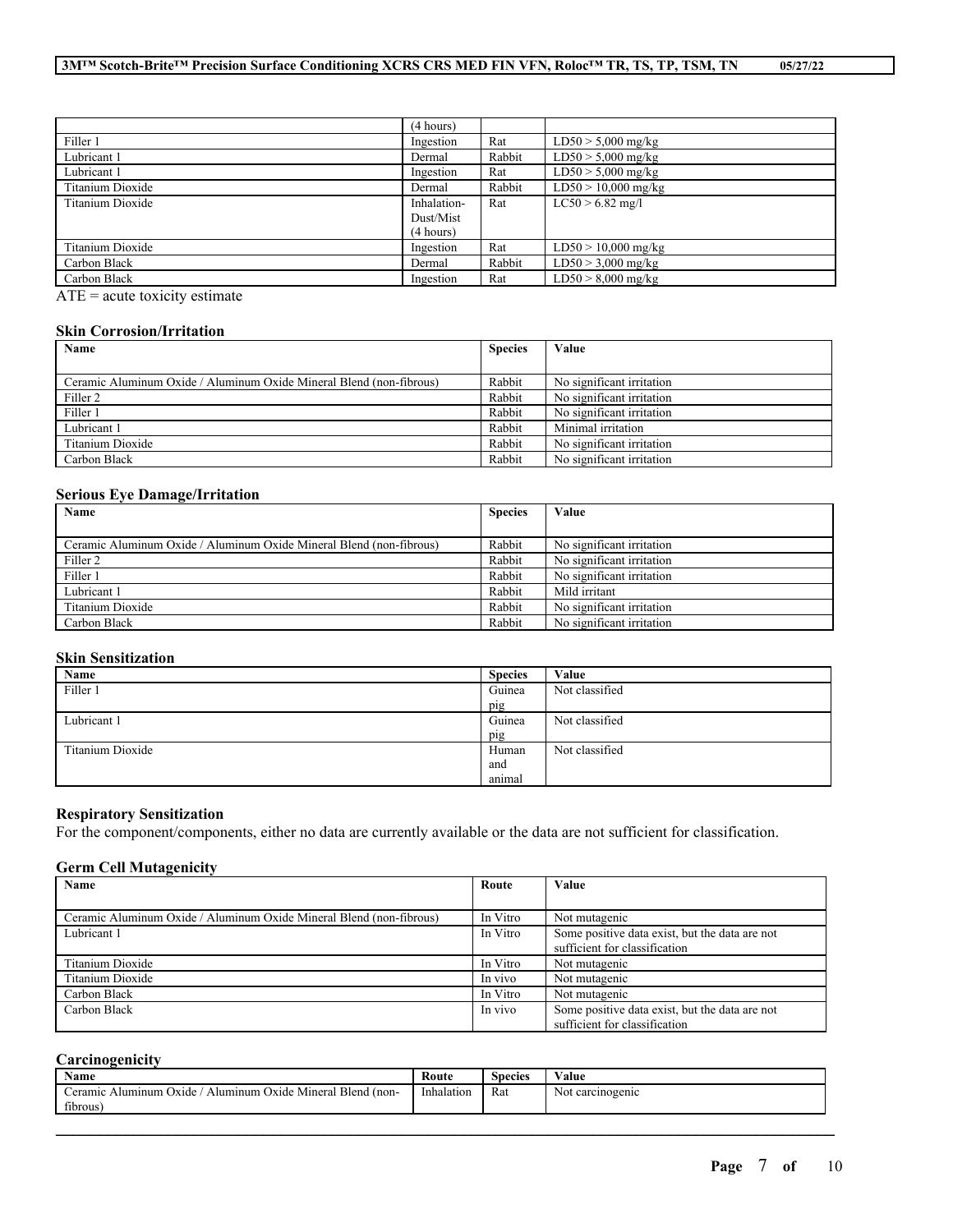| Filler 1         | Not.       | Multiple<br>animal            | Not carcinogenic                                                                |
|------------------|------------|-------------------------------|---------------------------------------------------------------------------------|
|                  | Specified  | species                       |                                                                                 |
| Lubricant 1      | Dermal     | Mouse                         | Some positive data exist, but the data are not<br>sufficient for classification |
| Titanium Dioxide | Ingestion  | Multiple<br>animal<br>species | Not carcinogenic                                                                |
| Titanium Dioxide | Inhalation | Rat                           | Carcinogenic                                                                    |
| Carbon Black     | Dermal     | Mouse                         | Not carcinogenic                                                                |
| Carbon Black     | Ingestion  | Mouse                         | Not carcinogenic                                                                |
| Carbon Black     | Inhalation | Rat                           | Carcinogenic                                                                    |

# **Reproductive Toxicity**

# **Reproductive and/or Developmental Effects**

| Name                | Route     | Value                          | <b>Species</b> | <b>Test Result</b>            | <b>Exposure</b>                       |
|---------------------|-----------|--------------------------------|----------------|-------------------------------|---------------------------------------|
|                     |           |                                |                |                               | <b>Duration</b>                       |
| Filler <sub>2</sub> | Ingestion | Not classified for development | Rat            | <b>NOAEL 625</b><br>mg/kg/day | premating $\&$<br>during<br>gestation |
| Filler 1            | Ingestion | Not classified for development | Rat            | <b>NOAEL 768</b><br>mg/kg/day | during<br>organogenesi                |

# **Target Organ(s)**

# **Specific Target Organ Toxicity - single exposure**

| Name        | Route      | Target Organ(s)    | Value                   | <b>Species</b> | <b>Test Result</b>   | Exposure        |
|-------------|------------|--------------------|-------------------------|----------------|----------------------|-----------------|
|             |            |                    |                         |                |                      | <b>Duration</b> |
| Filler 2    | Inhalation | respiratory system | Not classified          | Rat            | <b>NOAEL</b>         | 90 minutes      |
|             |            |                    |                         |                | $0.812 \text{ mg/l}$ |                 |
| Lubricant 1 | Inhalation | central nervous    | May cause drowsiness or | Human          | <b>NOAEL Not</b>     |                 |
|             |            | system depression  | dizziness               | and            | available            |                 |
|             |            |                    |                         | animal         |                      |                 |
| Lubricant 1 | Ingestion  | central nervous    | May cause drowsiness or | Professio      | <b>NOAEL Not</b>     |                 |
|             |            | system depression  | dizziness               | nal            | available            |                 |
|             |            |                    |                         | judgeme        |                      |                 |
|             |            |                    |                         | nt             |                      |                 |

### **Specific Target Organ Toxicity - repeated exposure**

| Name                                                                    | Route      | <b>Target Organ(s)</b> | Value                                                                              | <b>Species</b> | <b>Test Result</b>            | <b>Exposure</b>          |
|-------------------------------------------------------------------------|------------|------------------------|------------------------------------------------------------------------------------|----------------|-------------------------------|--------------------------|
|                                                                         |            |                        |                                                                                    |                |                               | <b>Duration</b>          |
| Ceramic Aluminum Oxide<br>Aluminum Oxide Mineral<br>Blend (non-fibrous) | Inhalation | pneumoconiosis         | Some positive data exist, but the<br>data are not sufficient for<br>classification | Human          | <b>NOAEL Not</b><br>available | occupational<br>exposure |
| Ceramic Aluminum Oxide<br>Aluminum Oxide Mineral<br>Blend (non-fibrous) | Inhalation | pulmonary fibrosis     | Not classified                                                                     | Human          | <b>NOAEL Not</b><br>available | occupational<br>exposure |
| Filler <sub>2</sub>                                                     | Inhalation | respiratory system     | Not classified                                                                     | Human          | <b>NOAEL Not</b><br>available | occupational<br>exposure |
| Lubricant 1                                                             | Inhalation | respiratory system     | Not classified                                                                     | Rat            | <b>NOAEL 0.21</b><br>mg/l     | 28 days                  |
| Titanium Dioxide                                                        | Inhalation | respiratory system     | Some positive data exist, but the<br>data are not sufficient for<br>classification | Rat            | LOAEL 0.01<br>mg/l            | 2 years                  |
| Titanium Dioxide                                                        | Inhalation | pulmonary fibrosis     | Not classified                                                                     | Human          | <b>NOAEL Not</b><br>available | occupational<br>exposure |
| Carbon Black                                                            | Inhalation | pneumoconiosis         | Not classified                                                                     | Human          | <b>NOAEL Not</b><br>available | occupational<br>exposure |

# **Aspiration Hazard**

For the component/components, either no data are currently available or the data are not sufficient for classification.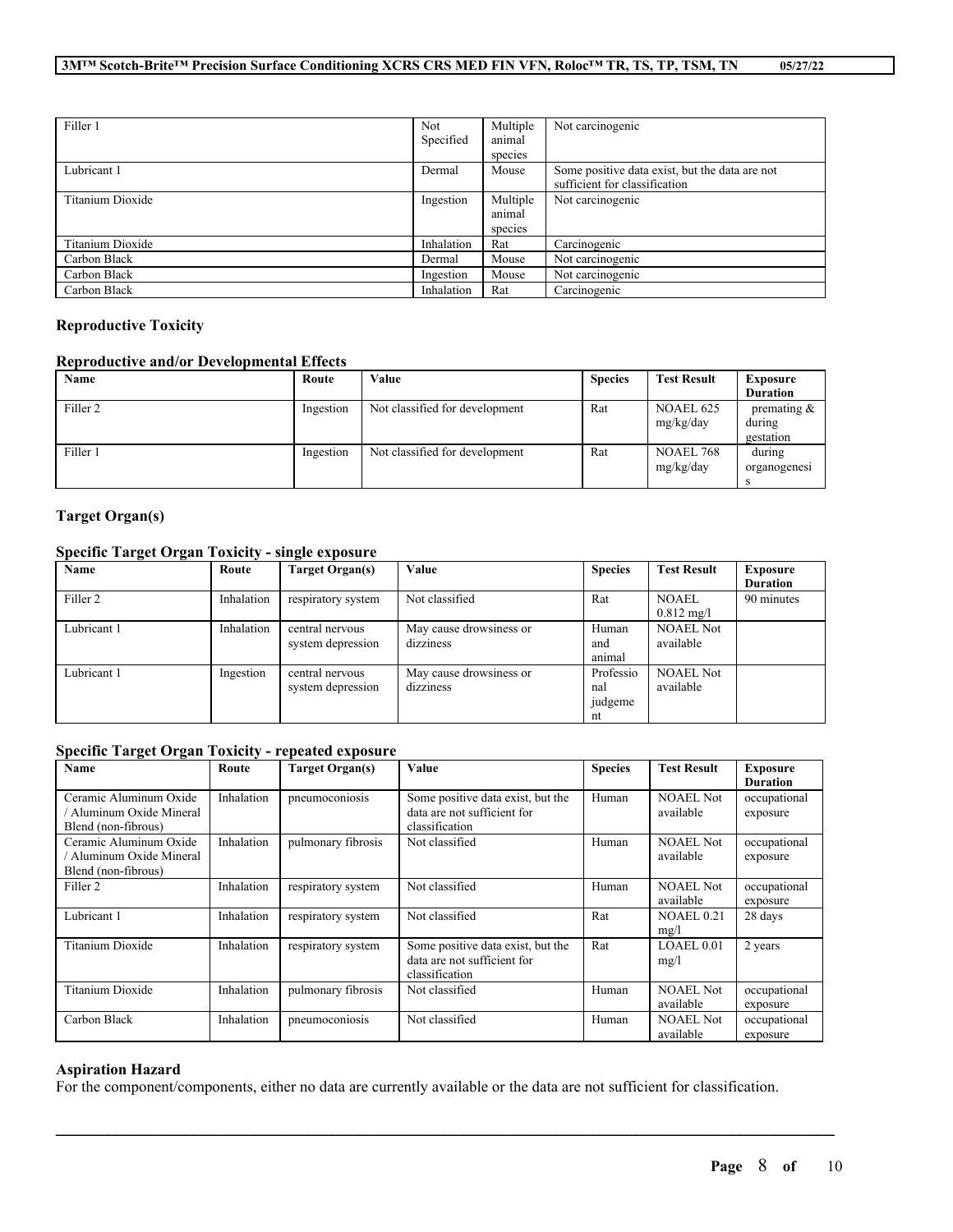Please contact the address or phone number listed on the first page of the SDS for additional toxicological information **on this material and/or its components.**

# **SECTION 12: Ecological information**

#### **Ecotoxicological information**

Please contact the address or phone number listed on the first page of the SDS for additional ecotoxicological information on this material and/or its components.

### **Chemical fate information**

Please contact the address or phone number listed on the first page of the SDS for additional chemical fate information on this material and/or its components.

# **SECTION 13: Disposal considerations**

### **13.1. Disposal methods**

Dispose of contents/ container in accordance with the local/regional/national/international regulations.

Prior to disposal, consult all applicable authorities and regulations to insure proper classification. The substrate that was abraded must be considered as a factor in the disposal method for this product. Dispose of waste product in a permitted industrial waste facility. As a disposal alternative, incinerate in a permitted waste incineration facility. Proper destruction may require the use of additional fuel during incineration processes. If no other disposal options are available, waste product may be placed in a landfill properly designed for industrial waste.

# **SECTION 14: Transport Information**

Not regulated per U.S. DOT, IATA or IMO.

These transportation classifications are provided as a customer service. As the shipper YOU remain responsible for complying with all applicable laws and regulations, including proper transportation classification and packaging. 3M transportation classifications are based on product formulation, packaging, 3M policies and 3M understanding of applicable current regulations. 3M does not guarantee the accuracy of this classification information. This information applies only to transportation classification and not the packaging, labeling, or marking requirements. The original 3M package is certified for U.S. ground shipment only. If you are shipping by air or ocean, the package may not meet applicable regulatory requirements.

# **SECTION 15: Regulatory information**

# **15.1. US Federal Regulations**

Contact 3M for more information.

### **EPCRA 311/312 Hazard Classifications:**

**Physical Hazards** Not applicable

## **Health Hazards**

Not applicable

Section 313 Toxic Chemicals subject to the reporting requirements of that section and 40 CFR part 372 (EPCRA):

 $\mathcal{L}_\mathcal{L} = \mathcal{L}_\mathcal{L} = \mathcal{L}_\mathcal{L} = \mathcal{L}_\mathcal{L} = \mathcal{L}_\mathcal{L} = \mathcal{L}_\mathcal{L} = \mathcal{L}_\mathcal{L} = \mathcal{L}_\mathcal{L} = \mathcal{L}_\mathcal{L} = \mathcal{L}_\mathcal{L} = \mathcal{L}_\mathcal{L} = \mathcal{L}_\mathcal{L} = \mathcal{L}_\mathcal{L} = \mathcal{L}_\mathcal{L} = \mathcal{L}_\mathcal{L} = \mathcal{L}_\mathcal{L} = \mathcal{L}_\mathcal{L}$ 

**Ingredient C.A.S. No**  $\frac{9}{6}$  **by Wt**